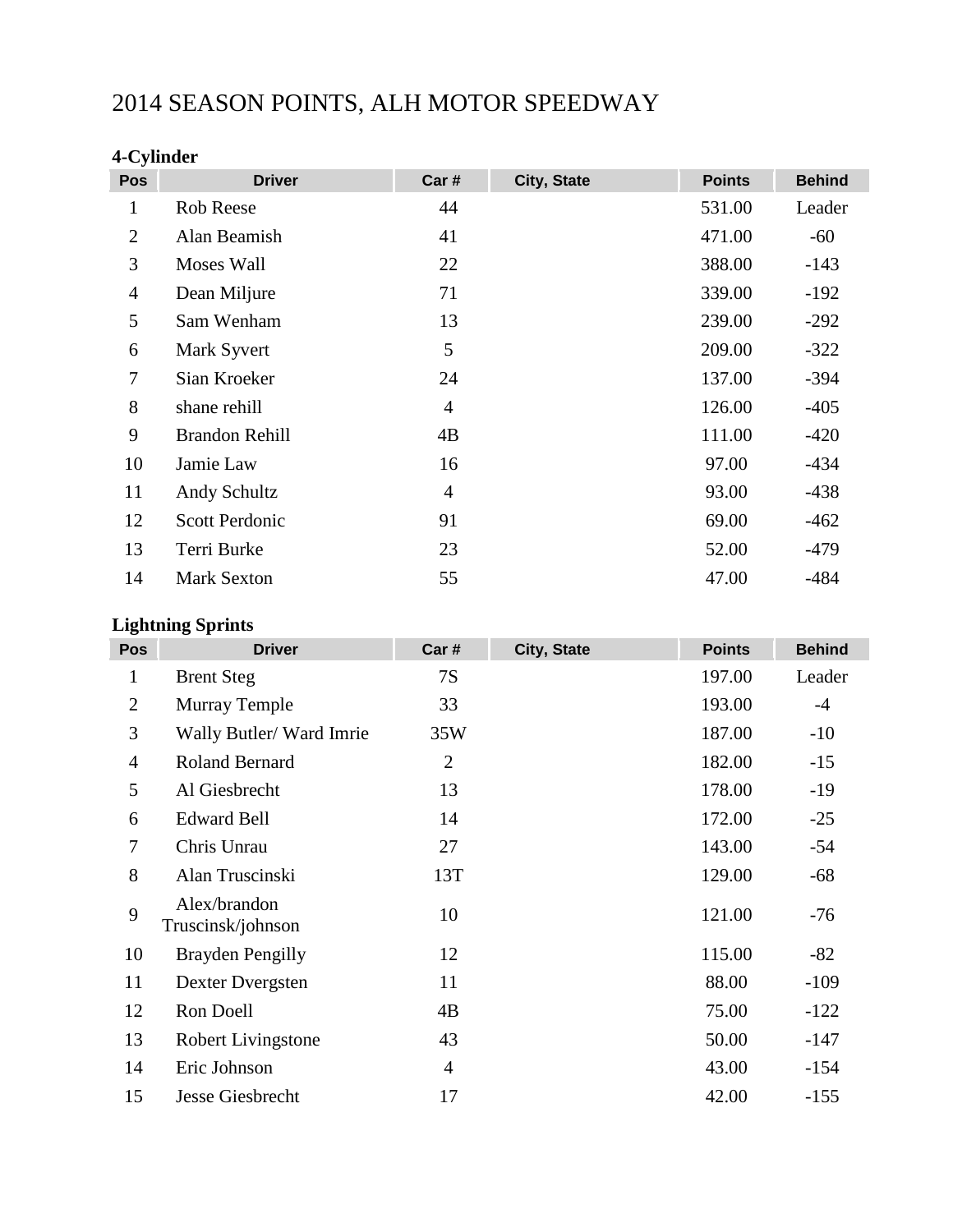| 16 | zak ehrmantraut | 12Z | 41.00 | $-156$ |
|----|-----------------|-----|-------|--------|
|----|-----------------|-----|-------|--------|

### **Pure Stocks**

| Pos            | <b>Driver</b>        | Car #          | City, State | <b>Points</b> | <b>Behind</b> |
|----------------|----------------------|----------------|-------------|---------------|---------------|
| $\mathbf{1}$   | <b>Andrew Thomas</b> | 26A,26         |             | 519.00        | Leader        |
| $\overline{2}$ | <b>Brett Proctor</b> | 21             |             | 510.00        | $-9$          |
| 3              | Rod Wolfe            | 8              |             | 465.00        | $-54$         |
| $\overline{4}$ | Les McRae            | 9              |             | 454.00        | $-65$         |
| 5              | <b>Brad Wall</b>     | 25             |             | 444.00        | $-75$         |
| 6              | <b>Dylan Penner</b>  | 42R            |             | 433.00        | $-86$         |
| 7              | Mike Peterson        | 43             |             | 302.00        | $-217$        |
| $8\,$          | Roger Boisjoli       | 37             |             | 293.00        | $-226$        |
| 9              | Nathan Klaassen      | 6              |             | 249.00        | $-270$        |
| 10             | <b>Riley Hopgood</b> | 41T            |             | 178.00        | $-341$        |
| 11             | Marv Klaassen        | 445            |             | 167.00        | $-352$        |
| 12             | Mark Kohay Kewych    | $\overline{4}$ |             | 142.00        | $-377$        |
| 13             | Jordan Wasnie        | 55             |             | 138.00        | $-381$        |
| 14             | <b>Mark Sexton</b>   | 55             |             | 136.00        | $-383$        |
| 15             | Derek Pollock        | 2T             |             | 132.00        | $-387$        |
| 16             | <b>Bill Messier</b>  | 79             |             | 130.00        | $-389$        |
| 17             | <b>Ethan Friesen</b> | 3              |             | 96.00         | $-423$        |
| 18             | Kevin Smith          | 06             |             | 52.00         | $-467$        |
| 19             | John Friesen         | 3              |             | 47.00         | $-472$        |
| 20             | <b>Brian Bellew</b>  | 30K            |             | 46.00         | $-473$        |
| 21             | Jamie Smith          | 13             |             | 46.00         | $-473$        |
| 22             | <b>Riley Hopgood</b> | 41             |             | 44.00         | $-475$        |
| 23             | <b>Brian Kentner</b> | 66             |             | 42.00         | $-477$        |
| 24             | Dave Riemer          | $\tau$         |             | 42.00         | $-477$        |
| 25             | Keith Graham         | $\tau$         |             | 36.00         | $-483$        |

#### **Street Stock**

| Pos | <b>Driver</b>           | Car# | City, State | <b>Points</b> | <b>Behind</b> |
|-----|-------------------------|------|-------------|---------------|---------------|
|     | <b>Shawn Teunis</b>     | 39   |             | 517.00        | Leader        |
|     | Cody Wall               | 88   |             | 409.00        | $-108$        |
|     | Jesse Teunis            | 70   |             | 376.00        | $-141$        |
| 4   | <b>Brent Douglas</b>    | 76   |             | 263.00        | $-254$        |
|     | <b>Travis Robertson</b> | 10R  |             | 210.00        | $-307$        |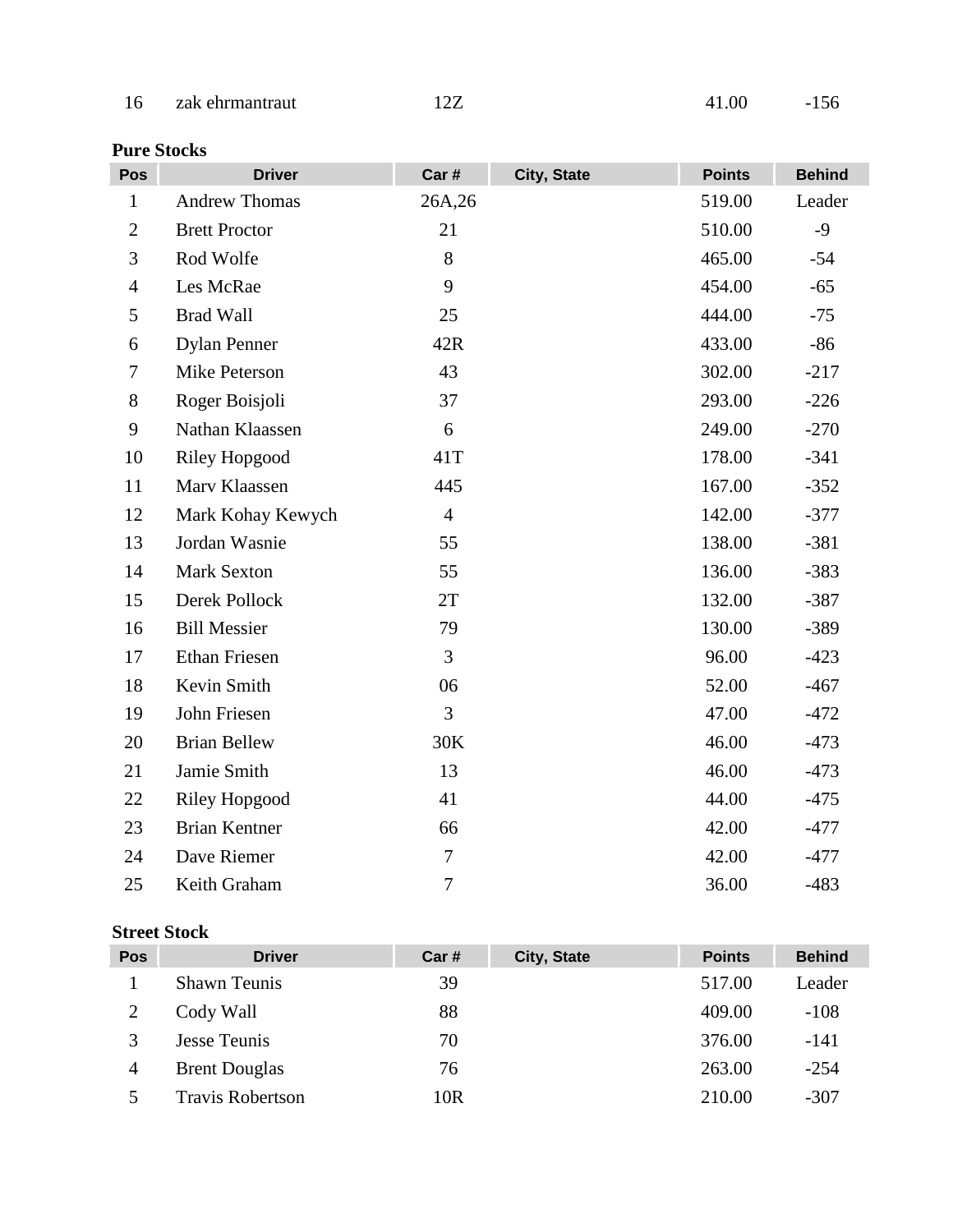| 6  | Art Linert              | 2L   | 207.00 | $-310$ |
|----|-------------------------|------|--------|--------|
| 7  | <b>Jesse Pederson</b>   | 80   | 203.00 | $-314$ |
| 8  | Jeremy Bezan            | 00   | 182.00 | $-335$ |
| 9  | <b>Billy Maruca</b>     | 53   | 98.00  | $-419$ |
| 10 | Pete Letkemen           | 14   | 95.00  | $-422$ |
| 11 | Derek Pollock           | 2T   | 91.00  | $-426$ |
| 12 | <b>Clint Patterson</b>  | 39 P | 51.00  | $-466$ |
| 13 | <b>Brad Wall</b>        | 88   | 46.00  | $-471$ |
| 14 | <b>Aaron Blacklance</b> | 5B   | 45.00  | $-472$ |
| 15 | Devin Spears            | 55   | 43.00  | $-474$ |
| 16 | Rob Campbell            | 31   | 14.00  | $-503$ |

#### **Midwest Modified**

| Pos            | <b>Driver</b>         | Car #          | City, State | <b>Points</b> | <b>Behind</b> |
|----------------|-----------------------|----------------|-------------|---------------|---------------|
| $\mathbf{1}$   | <b>Austin Hunter</b>  | 44             |             | 525.00        | Leader        |
| $\overline{2}$ | James Wall            | 24             |             | 520.00        | $-5$          |
| 3              | <b>Ryan Cousins</b>   | 36             |             | 511.00        | $-14$         |
| $\overline{4}$ | Rick Fehr             | 921            |             | 432.00        | $-93$         |
| 5              | Murray Kozie          | 55             |             | 401.00        | $-124$        |
| 6              | Gary Unrau            | 18             |             | 401.00        | $-124$        |
| 7              | <b>Brandon Rehill</b> | 4B             |             | 374.00        | $-151$        |
| $8\,$          | Dave Kuzenko          | 4D             |             | 369.00        | $-156$        |
| 9              | Rob Penner            | 42             |             | 271.00        | $-254$        |
| 10             | Justin Lee            | 84             |             | 213.00        | $-312$        |
| 11             | Patrick Sobolik       | 40             |             | 176.00        | $-349$        |
| 12             | Paul Veert            | 88             |             | 153.00        | $-372$        |
| 13             | David Delaine         | 00D            |             | 133.00        | $-392$        |
| 14             | <b>Rick Hamel</b>     | 22             |             | 111.00        | $-414$        |
| 15             | <b>Joe Tates</b>      | 27             |             | 93.00         | $-432$        |
| 16             | <b>Jason Somack</b>   | $\overline{3}$ |             | 91.00         | $-434$        |
| 17             | Erich Frey            | 47             |             | 79.00         | $-446$        |
| 18             | Bryan Kakela          | 11             |             | 56.00         | $-469$        |
| 19             | <b>Aaron Restad</b>   | 5              |             | 53.00         | $-472$        |
| 20             | Lyn Lamb              | $\overline{2}$ |             | 52.00         | $-473$        |
| 21             | <b>Grant Hall</b>     | $\overline{4}$ |             | 52.00         | $-473$        |
| 22             | <b>Tony Bueckert</b>  | 28             |             | 49.00         | $-476$        |